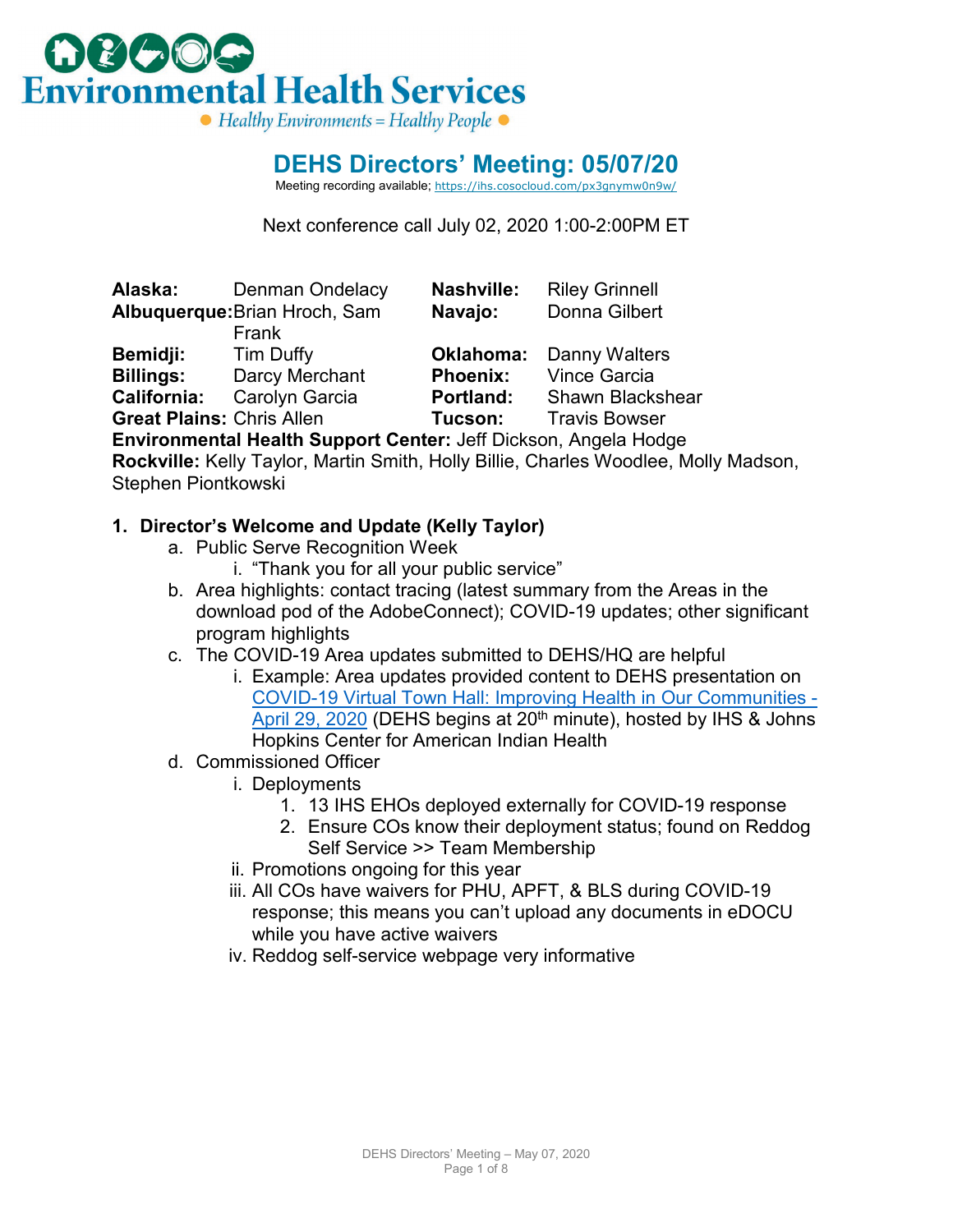

#### **2. Area Highlights**

*Are DEHS staff in your Area conducting contact tracing?*

*If so, what program is in charge of contact tracing?*

*If not, does your staff have the capacity to get involved with contact tracing? Why or why not?*

*Did your staff receive contact tracing training and who conducted the training?*

Background for these focus questions: It is recognized that gaps exist for efficient and effective contact tracing to occur in Indian Country for a variety of reasons. DEHS staff possess the foundational background and training to be a component of a comprehensive contact tracing operation, but participation in contact tracing varies across IHS and we seek to determine our collective capacity to assist.

A **[summary of the Area responses](#page-4-0)** follows the Area and HQ highlights portions of the minutes.

- a. Alaska
	- i. COVID-19 contact tracing: responses from AK programs pending
	- ii. Other COVID-19
		- 1. All EHS staff highly engaged
		- 2. Spotlight: Alaska Native Medical Center N-95 decon trailer (i.e. *hot* box) operational
- b. Albuquerque
	- i. Other COVID-19
		- 1. Exceptional performance & response from all EHS staff
- c. Bemidji
	- i. Other COVID-19
		- 1. All EHS staff highly engaged
		- 2. 1 Commissioned Officer currently deployed
	- ii. Staffing
		- 1. Senior EH Specialist (GS-11) vacancy announcement in Bemidji, MN forthcoming
- d. Billings
	- i. Other COVID-19
		- 1. Wind River SU has most of the COVID+ cases in Billings Area
- e. California
	- i. Other COVID-19
		- 1. All EHS staff highly engaged
		- 2. If any EHS staff able to assist CA Area for 1-2 weeks w reopening TDY please contact Carolyn Garcia
	- ii. Staffing
		- 1. Redding and Ukiah vacancy announcements forthcoming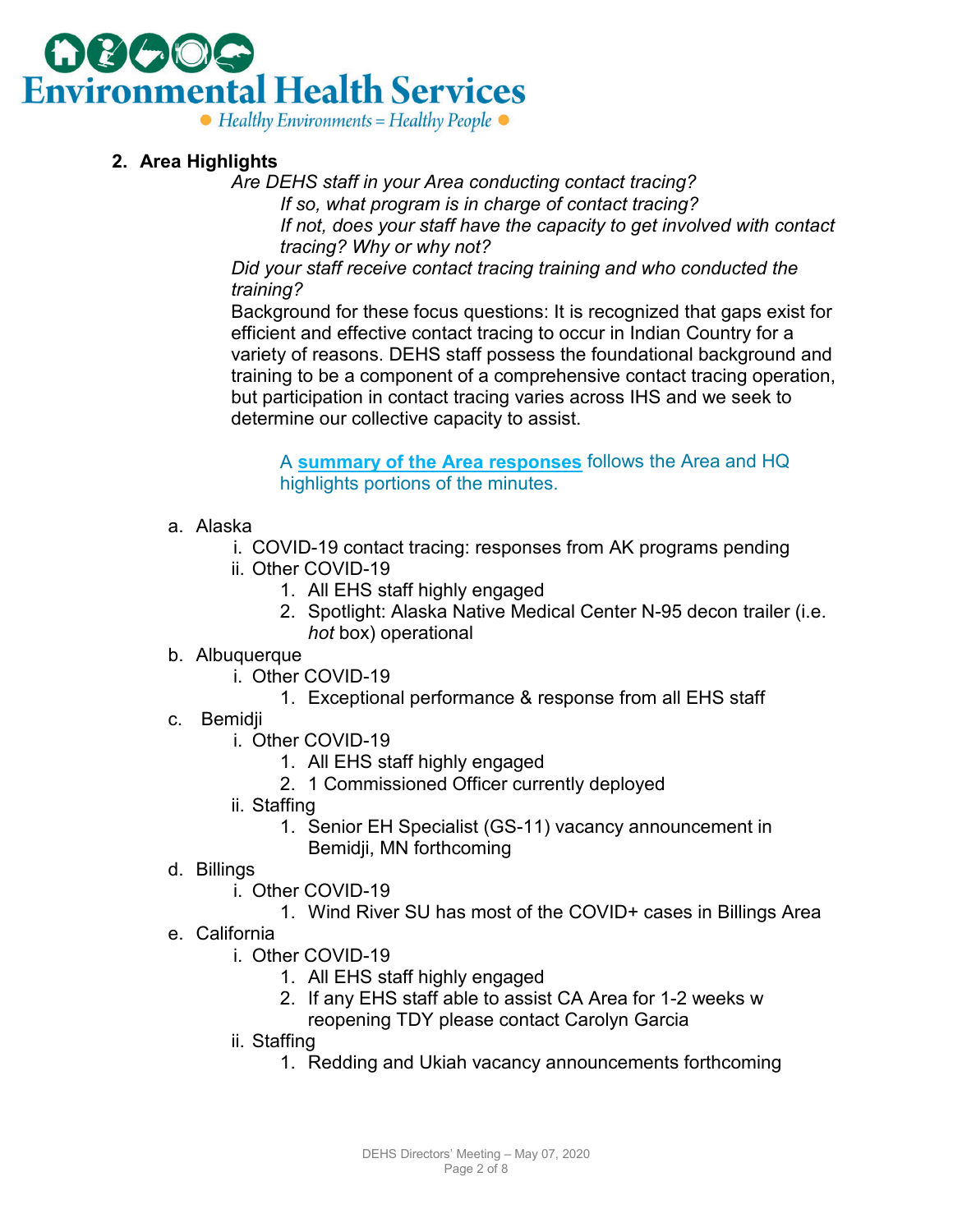

- f. Great Plains
	- i. Other COVID-19
		- 1. All EHS staff highly engaged
	- ii. IP data improvements
- g. Nashville
	- i. Other COVID-19
		- 1. Majority of work focused on community-based and institutional EH
	- ii. Staffing
		- 1. New EHS reporting to duty in June
- h. Navajo
	- i. Other COVID-19
		- 1. Brian Johnson is IHS liaison to the Nation
		- 2. Where should we enter COVID-19 work and alternate care sites
		- in WebEHRS? COVID-19 related work equates to a project
- i. Oklahoma City
	- i. Other COVID-19
		- 1. Timothy Arr returned from deployment last week
	- ii. Danny Walters no longer Acting Director, OEHE, OKC Area, but following-up on a few loose-ends
- j. Phoenix
	- i. Other COVID-19
		- 1. All EHS staff highly engaged
		- 2. Patti Wrona returned from 21 day deployment
		- 3. Landon Wiggins serving as IHS liaison to Nevada Staffing
	- ii. Staffing
		- 1. Mike Welch retiring at end of May
		- 2. Landon Wiggins reporting as Reno District EHO in May
- k. Portland
	- i. Other COVID-19
		- 1. NWPAIHB contact tracing webinar on 09 May
	- ii. Staffing
		- 1. Shawn Blackshear transferring to NWPAIHB
- l. Tucson
	- i. Other COVID-19
		- 1. Travis Bowser serving as Area SO & EMPOC
		- 2. Area office not closed; 50% of Area staff on telework status
- m. EHSC
	- i. Other COVID-19
		- 1. Jeff Dickson in Planning Section of Area ICS
	- ii. Exploring options to make online training more engaging to participants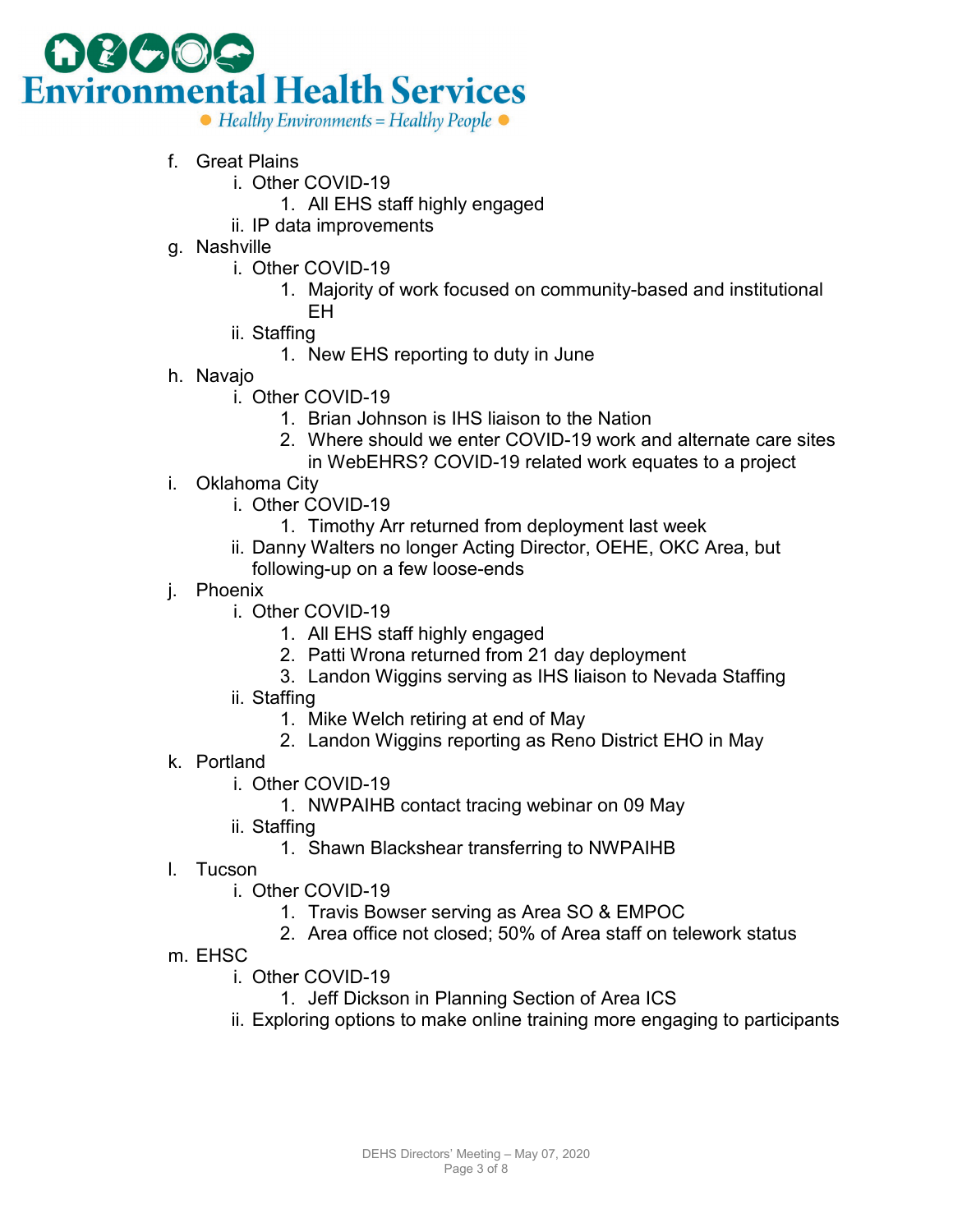

#### **3. HQ Announcements**

- a. Injury prevention (Holly Billie & Molly Madson)
	- i. EPI Fellowship Symposium
		- 1. When: September, 2020, exact dates TBD
		- 2. Where: Virtual
	- ii. IP Specialist Meeting
		- 1. When: 23 June, 12-4:30 p.m. ET
		- 2. Where: Virtual
	- iii. Area IP Projects
		- 1. Progress reports due 15 May
	- iv. TIPCAP
		- 1. Part IIB sites end 30 June
		- 2. Parts I & IIA sites end 31 Aug
		- 3. No-cost extension info to be shared soon
		- 4. Flexibility & compassion remain a top priority
		- 5. NOFO for 2020-2024 cycle delayed; no updates as to when it will be announced
- b. IEH (Charles Woodlee)
	- i. COVID-19
		- 1. IEHOs were involved with the face coverings requests; ASPR reported that the face coverings are with USPS for shipment & on the move. No tracking information has been provided yet.

Next conference call July 02, 2020 1:00-2:00PM ET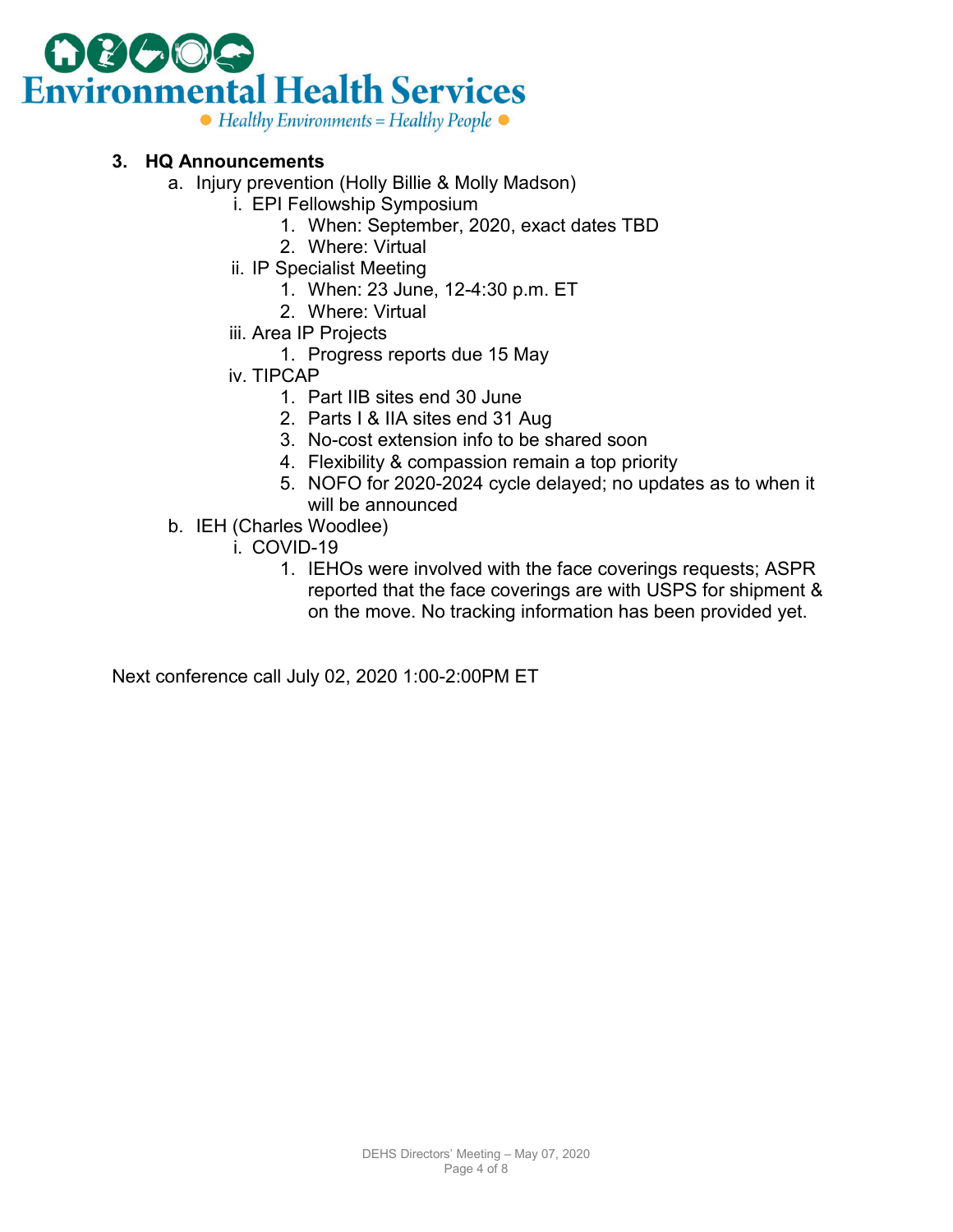## **OBOOG**<br>Environmental Health Services

 $\bullet$  Healthy Environments = Healthy People  $\bullet$ 

On 07 May 2020 the Area DEHS Directors discussed their programs' involvement, roles, capabilities, and challenges related to contact tracing and the table below summarizes that discussion.

<span id="page-4-0"></span>

| <b>Area</b>    | <b>Did DEHS</b><br>staff in<br>your Area<br>conduct<br>contact<br>tracing? | If so, what program is in charge of<br>contact tracing?                                                                                  | If not, does your staff<br>have the capacity to get<br>involved with contact<br>tracing? Why or why<br>not?                                                                                                                                                                                                                                                                                                                                                                                                                                          | Did your staff receive contact tracing<br>training and who conducted the<br>training?                                                                      | <b>Other</b>                                                                                                                                                                                         |
|----------------|----------------------------------------------------------------------------|------------------------------------------------------------------------------------------------------------------------------------------|------------------------------------------------------------------------------------------------------------------------------------------------------------------------------------------------------------------------------------------------------------------------------------------------------------------------------------------------------------------------------------------------------------------------------------------------------------------------------------------------------------------------------------------------------|------------------------------------------------------------------------------------------------------------------------------------------------------------|------------------------------------------------------------------------------------------------------------------------------------------------------------------------------------------------------|
| <b>Summary</b> | No, or as an<br>alternate if<br>needed                                     | <b>Primarily PHNs</b>                                                                                                                    | Varies by Area, but all agree<br>they will remain focused on<br>their valuable COVID-19<br>response efforts related to<br>community-based EH,<br>Institutional EH, & ICS.                                                                                                                                                                                                                                                                                                                                                                            | Some have completed <b>ASTHO's online course</b>                                                                                                           | DEHS is a partner but<br>not the lead in<br>contract tracing &<br>will continue to<br>provide valuable<br>contributions to<br>COVID-19 response,<br>prevention, &<br>recovery efforts.               |
| <b>AK</b>      |                                                                            |                                                                                                                                          |                                                                                                                                                                                                                                                                                                                                                                                                                                                                                                                                                      |                                                                                                                                                            |                                                                                                                                                                                                      |
| <b>AQ</b>      | No.                                                                        | N/A, but Area PHN Consultant of the Contact<br>Tracing                                                                                   | Our Area's PHN Consultant is<br>filling the position of "Case &<br>Contact Surveillance Officer"<br>& is working with the various<br>partners to manage &<br>monitor the case & contact<br>surveillance, tracking &<br>investigations. As a<br>contingency, there is the<br>possibility that EHS staff<br>could perform contact<br>tracing. The EHS staff are<br>currently performing<br>essential EHS functions, as<br>well as serving in Area-wide<br>ICS roles with<br>Safety/Infection Prevention,<br>Liaison, Logistics & Planning<br>Sections. | Some of our EHS staff have received an<br>overview of the internal/external processes for<br>case investigations, case monitoring & contact<br>monitoring. | Does HQ, (including<br>OEHE/DEHS) have an<br>expectation that<br>Area EHS staff<br>conduct contact<br>tracing? Are there<br>other HQ, (including<br>OEHE/DEHS)<br>expectations of Area<br>EHS staff? |
| <b>BE</b>      | Not yet,<br>prepared to<br>address hot<br>spots &                          | It varies by tribe, Infection Control Officer,<br>Public Health Nursing, State EPI - they have a<br>specific process in place to follow. | Yes                                                                                                                                                                                                                                                                                                                                                                                                                                                                                                                                                  | Yes; ASTHO online                                                                                                                                          |                                                                                                                                                                                                      |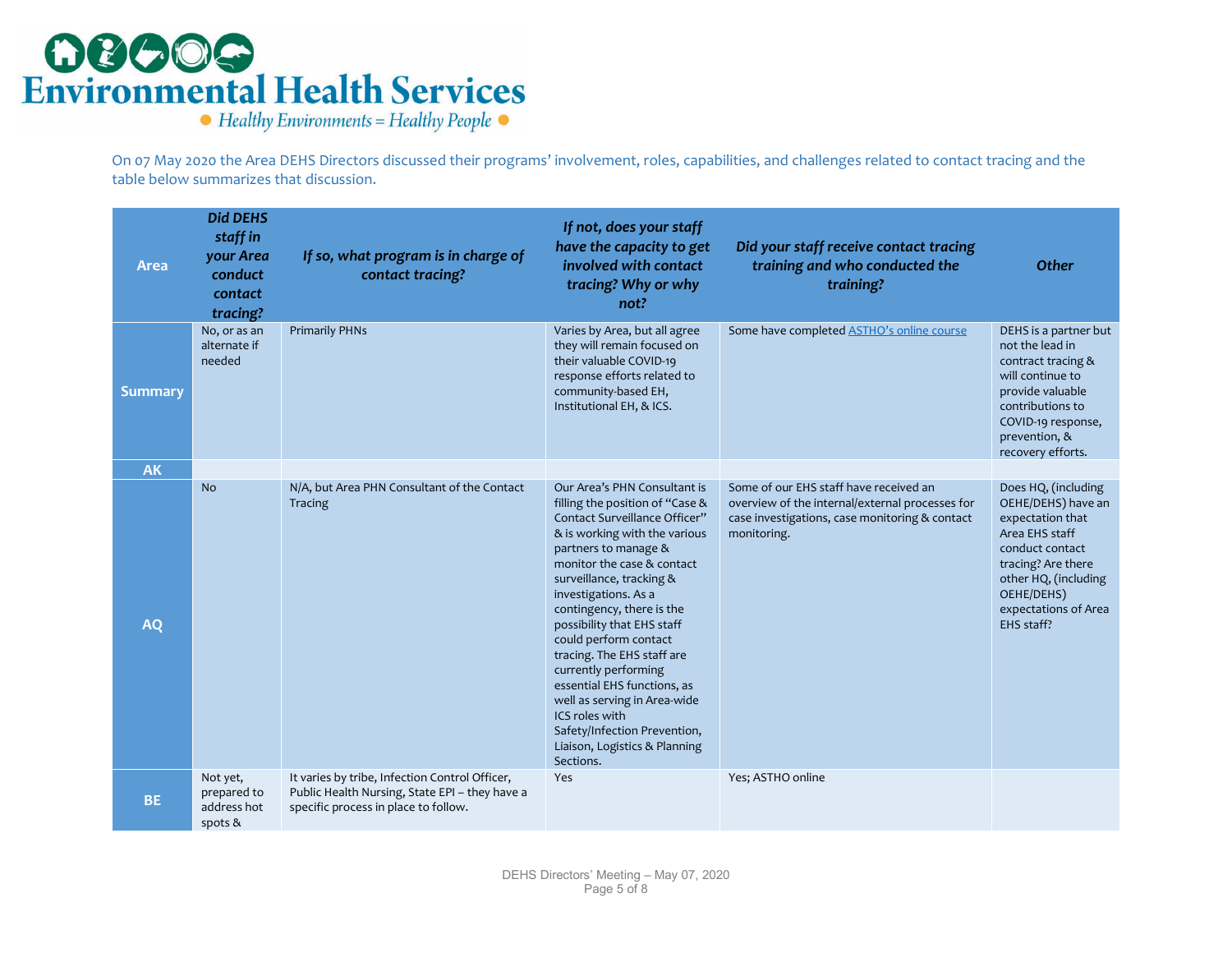## **OBCOG**<br>Environmental Health Services

 $\bullet$  Healthy Environments = Healthy People  $\bullet$ 

| Area      | <b>Did DEHS</b><br>staff in<br>your Area<br>conduct<br>contact<br>tracing?                    | If so, what program is in charge of<br>contact tracing?                                                                                                                                                                                                                                                                 | If not, does your staff<br>have the capacity to get<br>involved with contact<br>tracing? Why or why<br>not?                                                                                                                                                                                                                                                                                   | Did your staff receive contact tracing<br>training and who conducted the<br>training?                                                                                                                                                                                                                                                                                 | <b>Other</b>                                                                                                                                                                                                                                                                                                             |
|-----------|-----------------------------------------------------------------------------------------------|-------------------------------------------------------------------------------------------------------------------------------------------------------------------------------------------------------------------------------------------------------------------------------------------------------------------------|-----------------------------------------------------------------------------------------------------------------------------------------------------------------------------------------------------------------------------------------------------------------------------------------------------------------------------------------------------------------------------------------------|-----------------------------------------------------------------------------------------------------------------------------------------------------------------------------------------------------------------------------------------------------------------------------------------------------------------------------------------------------------------------|--------------------------------------------------------------------------------------------------------------------------------------------------------------------------------------------------------------------------------------------------------------------------------------------------------------------------|
|           | those<br>programs<br>lacking<br>resources.<br>We have<br>been<br>involved in<br>the planning. |                                                                                                                                                                                                                                                                                                                         |                                                                                                                                                                                                                                                                                                                                                                                               |                                                                                                                                                                                                                                                                                                                                                                       |                                                                                                                                                                                                                                                                                                                          |
| <b>BI</b> | <b>No</b>                                                                                     |                                                                                                                                                                                                                                                                                                                         |                                                                                                                                                                                                                                                                                                                                                                                               | <b>No</b>                                                                                                                                                                                                                                                                                                                                                             |                                                                                                                                                                                                                                                                                                                          |
| CA        | No                                                                                            | None—we have relied upon the training plan<br>provided by CDC which draws on online<br>trainings by ASTHO, training.org, &<br>maventrainingsite.com<br>https://www.cdc.gov/coronavirus/2019-<br>ncov/php/contact-tracing/identify-primary-<br>components-of-contact-tracing.html#follow-<br>up-for-positive-covid-cases | No. We have deferred to OPH<br>on this matter. The California<br>Dept. of Health is able to<br>provide contact tracing<br>training to tribal health<br>programs in person when a<br>COVID19 cluster occurs. Also,<br>after looking at the<br>recommended training plan<br>by CDC it would require 20<br>plus hours to deliver the<br>training & involve subjects<br>outside the scope of EHS. | DEHS staff are in the process of completing the<br>ASTHO contact tracing training series which is<br>about 12 hours to complete.                                                                                                                                                                                                                                      | DEHS should spend<br>its energy on<br>synthesizing the<br>guidance issued by<br>OSHA, CDC & other<br>entities to provide<br>technical support to<br>tribal facilities<br>planning to reopen.                                                                                                                             |
| GP        | Yes                                                                                           | <b>PHN</b>                                                                                                                                                                                                                                                                                                              | Yes. Staff have either had Epi<br>Response Training or they<br>have had training through<br>State to assist with or<br>conduct contact tracing.                                                                                                                                                                                                                                               | Some have received the training through Epi<br>Response courses that have been held over the<br>years, several State Health Depts. have put out<br>training & finally IHS is putting out some<br>content for PHNs, CHRs etc. While other Service<br>Units have set up their ow training with PHNs.<br>Others came to our program with training in this<br>area of PH. | DEHS is a partner but<br>not the lead in<br>contract tracing.<br>Sometimes it's just a<br>matter of helping<br>with conducting<br>follow-up calls with<br>those being<br>quarantined or<br>assisting a PHN with<br>their PPE usage. We<br>can have a role in<br>this process that is<br>of value to the<br>Service Unit. |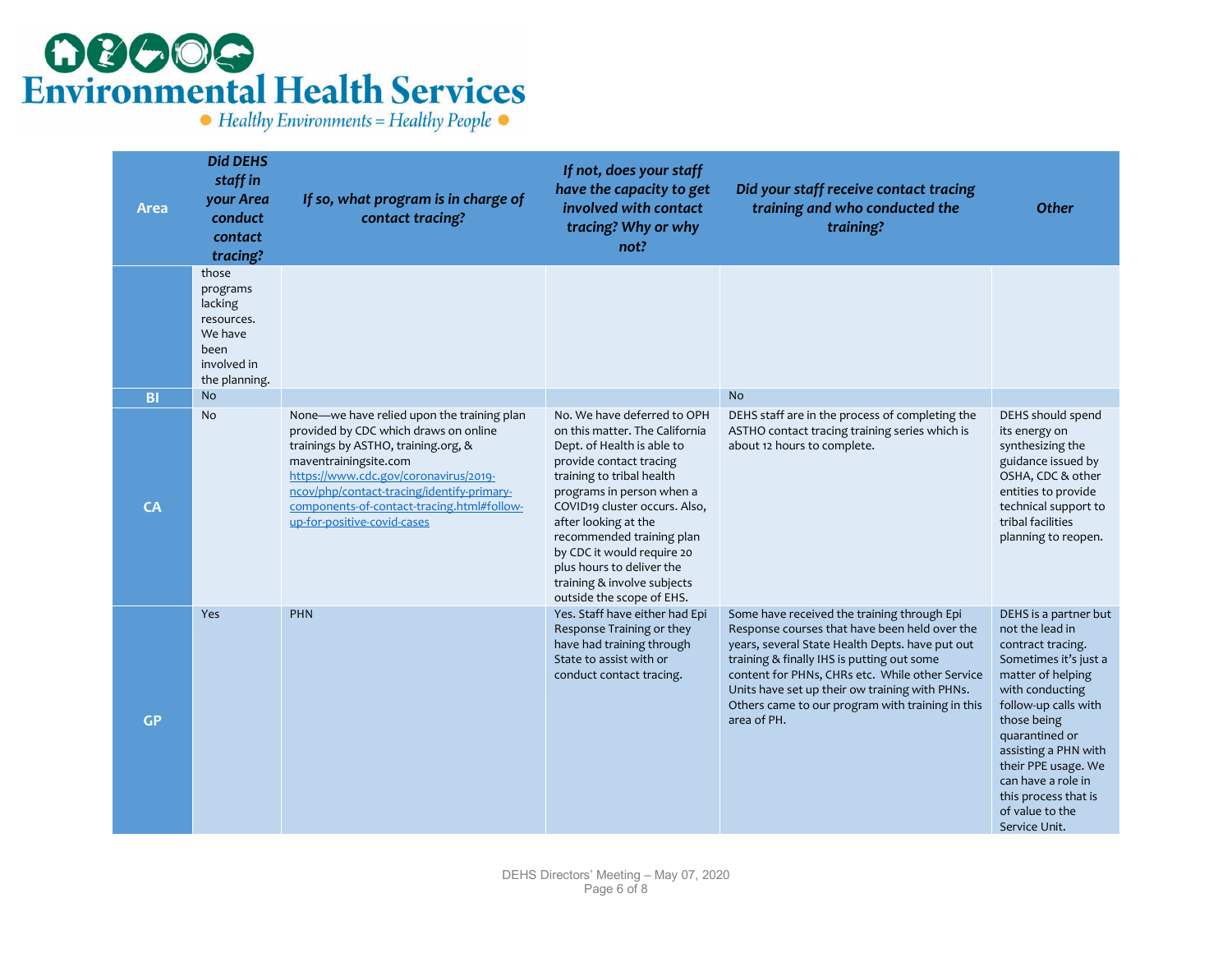### **OCOOG**<br>Environmental Health Services

 $\bullet$  Healthy Environments = Healthy People  $\bullet$ 

| <b>Area</b> | <b>Did DEHS</b><br>staff in<br>your Area<br>conduct<br>contact<br>tracing? | If so, what program is in charge of<br>contact tracing? | If not, does your staff<br>have the capacity to get<br>involved with contact<br>tracing? Why or why<br>not?                                                                                                                                                                                                                                                                                                                                                         | Did your staff receive contact tracing<br>training and who conducted the<br>training?                                                                                                                                          | <b>Other</b>                                                                                                            |
|-------------|----------------------------------------------------------------------------|---------------------------------------------------------|---------------------------------------------------------------------------------------------------------------------------------------------------------------------------------------------------------------------------------------------------------------------------------------------------------------------------------------------------------------------------------------------------------------------------------------------------------------------|--------------------------------------------------------------------------------------------------------------------------------------------------------------------------------------------------------------------------------|-------------------------------------------------------------------------------------------------------------------------|
|             |                                                                            |                                                         |                                                                                                                                                                                                                                                                                                                                                                                                                                                                     |                                                                                                                                                                                                                                | A lot of what we can<br>bring to the table is<br>organization &<br>another set of hands<br>to assist with<br>paperwork. |
| <b>NA</b>   | <b>No</b>                                                                  | OPH                                                     | No, only one person in EH;<br>Safety Officer on ICT                                                                                                                                                                                                                                                                                                                                                                                                                 | <b>No</b>                                                                                                                                                                                                                      |                                                                                                                         |
| <b>NV</b>   | <b>No</b>                                                                  | PHN                                                     | DEHS may assist & provided<br>back-up if needed                                                                                                                                                                                                                                                                                                                                                                                                                     |                                                                                                                                                                                                                                |                                                                                                                         |
| <b>OK</b>   | <b>No</b>                                                                  |                                                         | They do. However, with the<br>increase number of<br>individuals who will be<br>trained within our federal<br>healthcare sites, & with the<br>1000 member team the state<br>is putting together & with the<br>increase field work that will<br>be coming in, staff will not be<br>included at this time.                                                                                                                                                             | No                                                                                                                                                                                                                             |                                                                                                                         |
| PH          | <b>No</b>                                                                  | <b>NA</b>                                               | . We established that contact<br>tracing for COVID-19 was a<br>primary function of<br>healthcare personnel (PHN,<br>RN, etc.) & wasn't going to be<br>a primary function of DEHS<br>· DEHS focused on<br>community-based COVID-19<br>response work (outreach &<br>follow-up with vulnerable<br>populations such as those in<br>childcare, senior centers, &<br>detention facilities, as well as<br>IC support, technical<br>assistance re: alternate care<br>Sites) | No formal training received by PHX Area DEHS<br>specific to COVID-19 contact tracing<br>FYI: AZ Public Health Association shared ASTHO<br>training portal with some staff recently;<br>https://learn.astho.org/p/ContactTracer |                                                                                                                         |